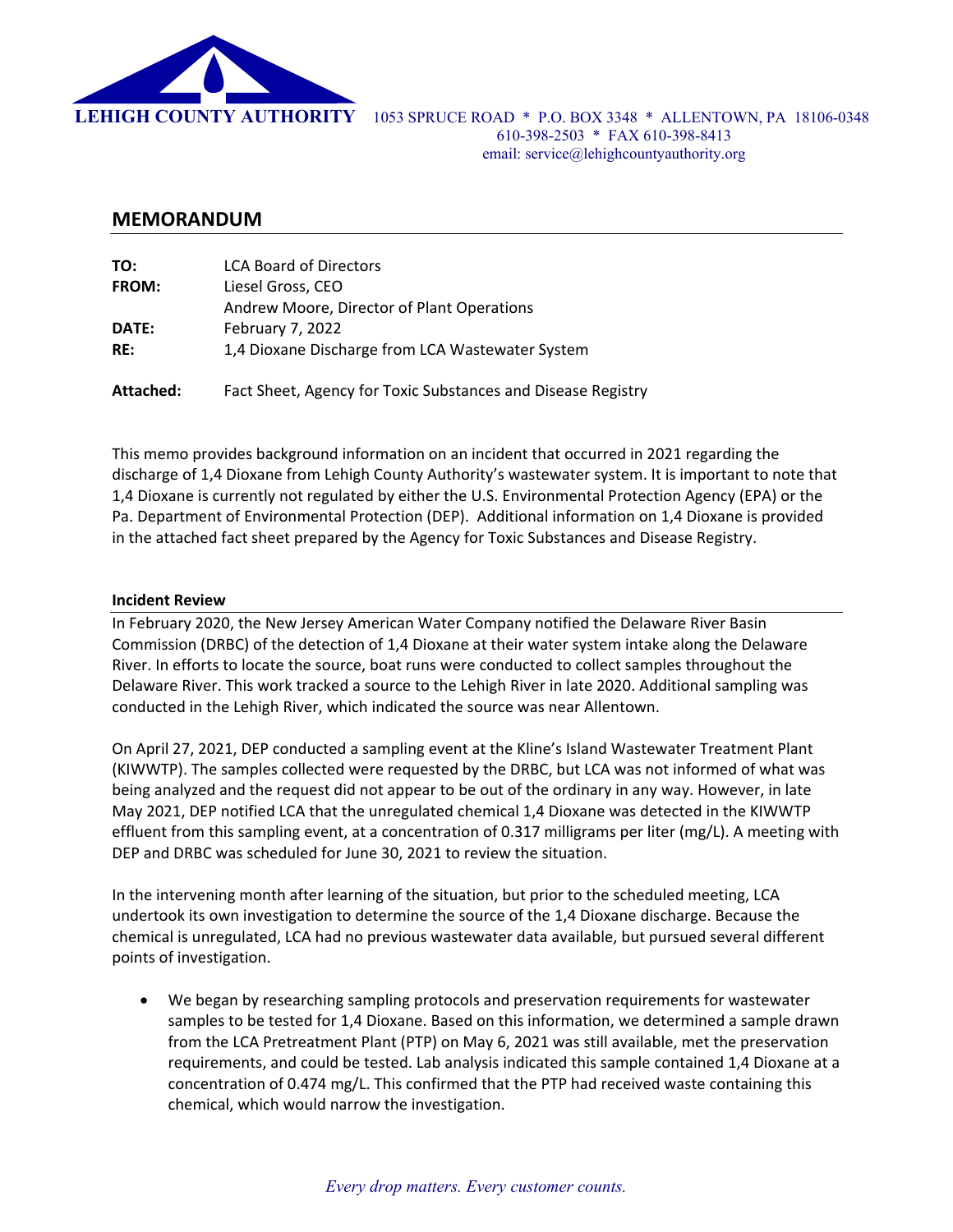**Lehigh County Authority 1,4 Dioxane Discharge from LCA Wastewater System February 7, 2022 Page 2** 

- An additional LCA PTP effluent sample was collected on May 27, 2021 and resulted in a concentration of 1.860 mg/L, confirming the source was coming from the LCA PTP.
- The KIWWTP effluent was also sampled and resulted in an effluent concertation of 0.296 mg/L.

Based on this data, the conclusion was drawn that 1,4 Dioxane was being discharged into the PTP, passing through the PTP and traveling to the KIWWTP where downstream dilution was occurring to lower the overall concentration of 1,4 Dioxane in the KIWWTP effluent being discharged to the Lehigh River.

To narrow down the likely source of 1,4 Dioxane in the PTP effluent, LCA took the following steps:

- Research was conducted on the types of industries that are most likely to have this chemical present in their waste stream. This information was then cross‐checked against all industrial users with active discharge permits with LCA.
- In early June 2021, multiple samples were collected from hauled waste streams of interest, based on their permits and suspected makeup of their discharges to the PTP.
- One industry sampled was Coim USA, Inc. The sample collected on June 1, 2021 was from a discharge to the PTP of approximately 6,300 gallons of hauled waste containing a 1,4 Dioxane concentration of 6,740 mg/L.
- These lab results were received on June 18, 2021, and Coim USA, Inc. was immediately suspended from discharging to the LCA via a letter dated the same day.
- Following the suspension of Coim USA's permit, the LCA PTP effluent was sampled on July 8, 2021, showing a 1,4 Dioxane concentration of 0.024 mg/L.

The immediate elimination of nearly all 1,4 Dioxane in the PTP effluent following Coim USA's permit suspension indicates the primary source of the discharge had been identified and eliminated from the waste stream. It is important to note that low levels of 1,4 Dioxane in wastewater are to be expected due to the broad array of household products that contain this chemical.

On June 30, 2021, LCA met with representatives from DEP and DRBC as scheduled to discuss the presence of 1,4 Dioxane in LCA's effluent at KIWWTP (by way of the PTP). LCA informed the agencies of the actions taken during the prior month since LCA was informed of the issue. A sampling program was developed to confirm the reduction of 1,4 Dioxane in LCA's wastewater effluent.

On August 11, 2021, LCA was contacted by New Jersey's DEP regarding Coim USA. LCA provided multiple documents including applications, manifests, lab results, correspondence, and permits relating to Coim USA, per their request. LCA is not aware of additional actions that may be taken by any regulatory agency regarding Coim USA.

#### **LEHIGH COUNTY AUTHORITY**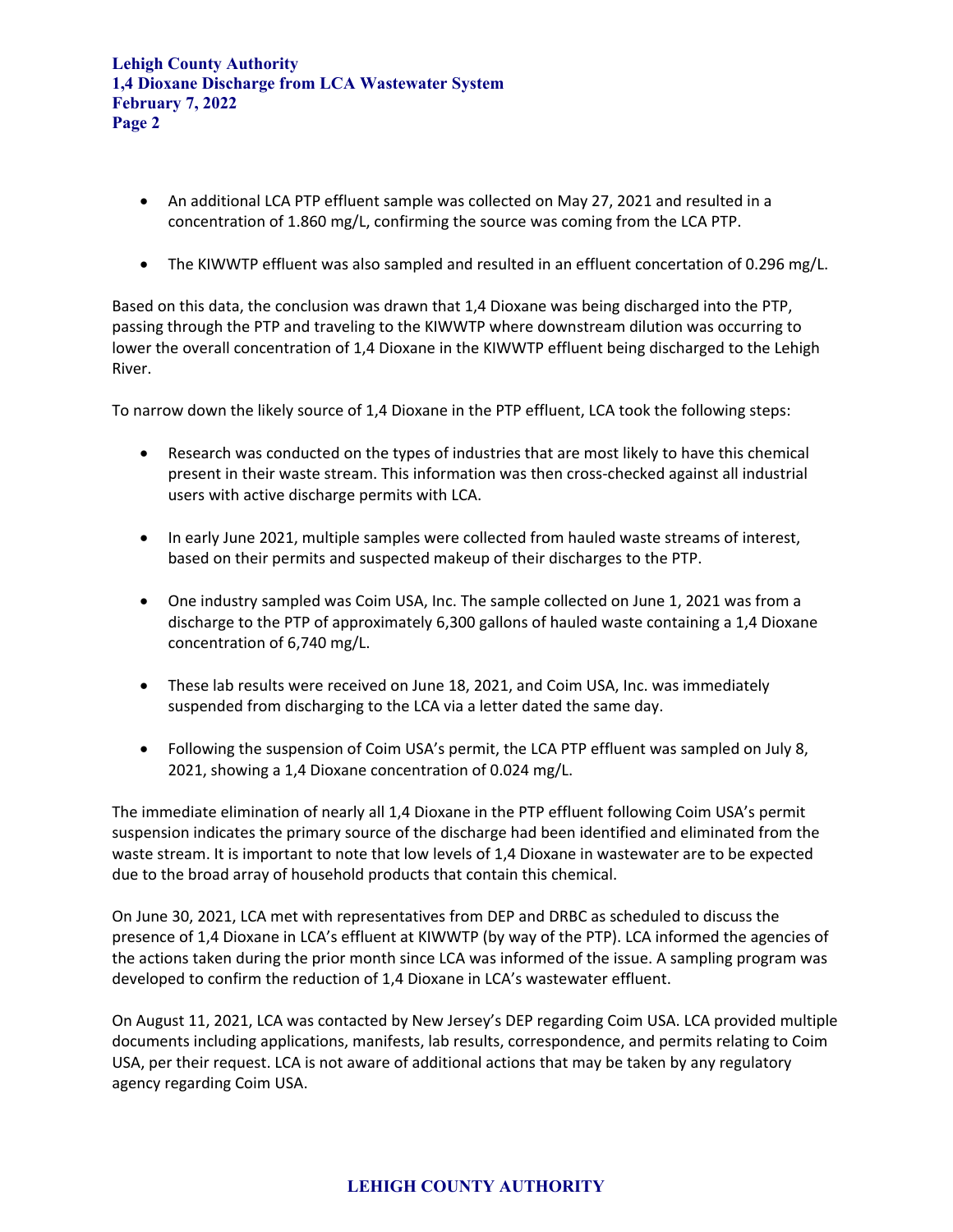**Lehigh County Authority 1,4 Dioxane Discharge from LCA Wastewater System February 7, 2022 Page 3** 

On August 12, 2021, the PA DEP collected a sample for 1,4 Dioxane at the KIWWTP effluent, although results have not been made available to LCA. Additional samples were collected by LCA on September 28, 2021, with results showing a concentration of 1,4 Dioxane of <0.003 mg/L (considered to be non‐ detectable).

Samples results continued to be non-detectable for the remainder of 2021. Sampling for 1,4 Dioxane at the LCA PTP and KIWWTP effluent will continue quarterly moving forward.

#### **Overview of LCA's Waste Hauler Program**

Shortly after the PTP was built by the County of Lehigh in 1990, a waste hauler program was developed to allow liquid waste from haulers to be trucked in and discharged into the plant. The program was intended to optimize the use of existing capacity in this facility, which was designed to treat high‐ strength waste.

When LCA assumed operational responsibility for the PTP in 2006, the program was continued, and refined over the years to meet new regulatory requirements. The program was most recently updated in 2018 to align the hauler permitting process with LCA's industrial waste program run from the KIWWTP. The program requires all haulers and waste streams to be permitted and monitored at discrete times throughout the year. LCA's industrial waste program includes monitoring for 130 regulated contaminants.

In 2021, more than 58 million gallons (MG) of hauled waste were accepted at the PTP, as follows:

| <b>Industrial Waste</b>   | 14 MG |
|---------------------------|-------|
| Landfill Leachate         | 6 MG  |
| <b>WWTP Plant Sludges</b> | 13 MG |
| <b>Hauled Septage</b>     | 26 MG |

The waste hauler program provides approximately \$2.8 million of revenue to the PTP operation, which offsets capital improvement costs and lowers rates to all users of the system. The program provides valuable public service benefit by providing effective treatment of these challenging waste streams in a manner that meets all current regulatory requirements.

#### **Questions & Discussion**

The incident described in this memo illustrates the risks associated with LCA's waste hauler program, as well as challenges associated with the current regulatory framework for emerging contaminants. LCA's Board of Directors may wish to discuss the following questions, or other topics, at its upcoming meeting on February 14, 2022:

- Besides suspending Coim USA's permit, should LCA take any additional action?
- Should the waste hauler program be modified in any way to better address risks?
- How should LCA adjust its compliance program with respect to unregulated contaminants?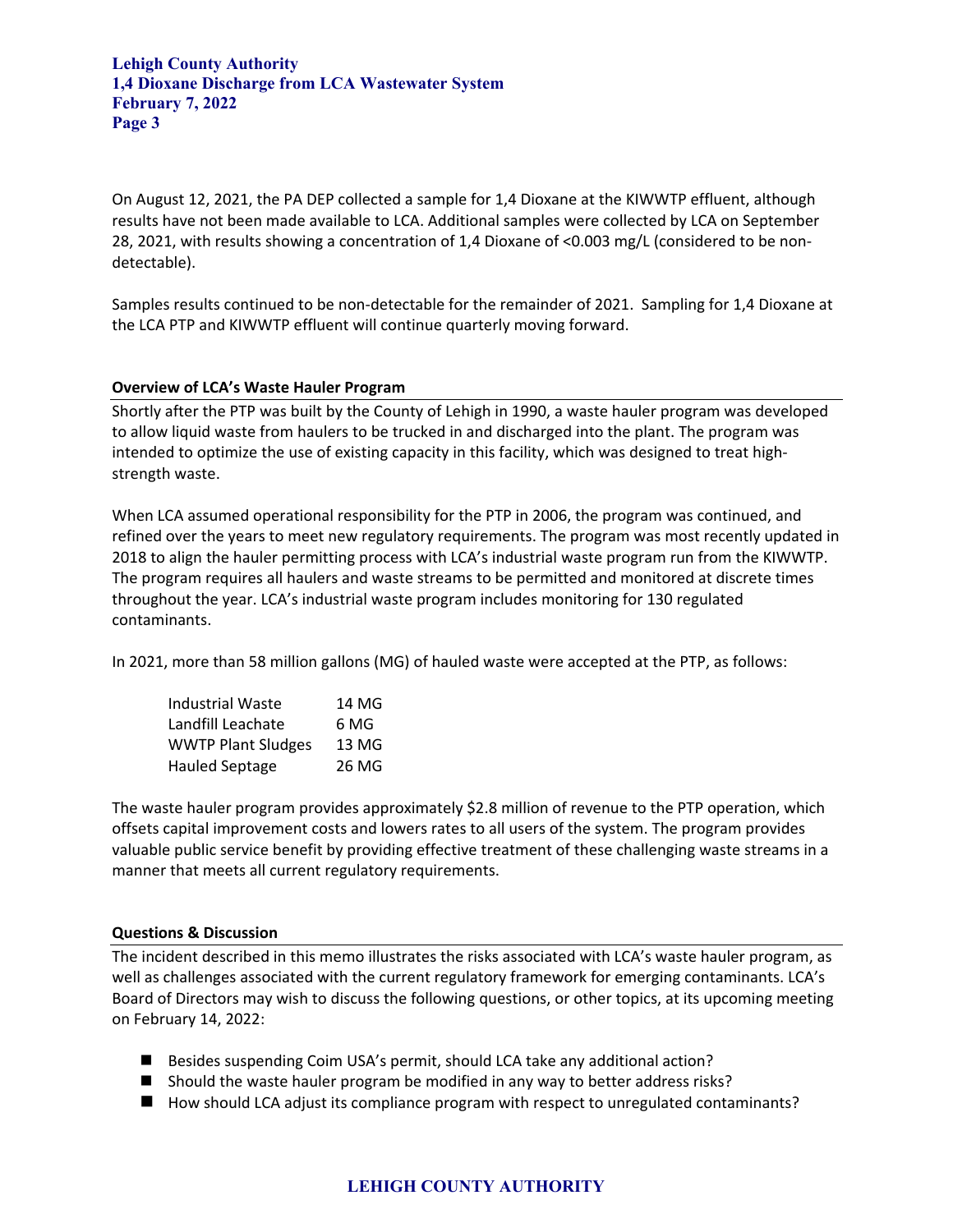# **1,4-Dioxane - ToxFAQs<sup>™</sup> Processor CAS # 123-91-1**

This fact sheet answers the most frequently asked health questions (FAQs) about 1,4-dioxane. For more information, call the CDC Information Center at 1-800-232-4636. This fact sheet is one in a series of summaries about hazardous substances and their health effects. It is important you understand this information because this substance may harm you. The effects of exposure to any hazardous substance depend on the dose, the duration, how you are exposed, personal traits and habits, and whether other chemicals are present.

> **HIGHLIGHTS: Exposure to 1,4-dioxane occurs from breathing contaminated air, ingestion of contaminated food and drinking water, and dermal contact with products such as cosmetics that may contain small amounts of 1,4-dioxane. Exposure to high levels of 1,4-dioxane in the air can result in nasal cavity, liver, and kidney damage. Ingestion or dermal contact with high levels of 1,4-dioxane can result in liver and kidney damage. 1,4-Dioxane has been found in at least 31 of 1,689 National Priorities List (NPL) sites identified by the Environmental Protection Agency (EPA).**

#### **What is 1,4-dioxane?**

1,4-Dioxane is a clear liquid that easily dissolves in water. It is used primarily as a solvent in the manufacture of chemicals and as a laboratory reagent. 1,4-Dioxane is a trace contaminant of some chemicals used in cosmetics, detergents, and shampoos. However, manufacturers now reduce 1,4-dioxane from these chemicals to low levels before these chemicals are made into products used in the home.

#### **What happens to 1,4-dioxane when it enters the environment?**

- 1,4-Dioxane can be released into the air, water, and soil at places where it is produced or used as a solvent.
- In air, 1,4-dioxane rapidly breaks down into different compounds.
- In water, 1,4-dioxane is stable and does not break down.
- In soil, 1,4-dioxane does not stick to soil particles, so it can move from soil into groundwater.
- Fish and plants will not accumulate 1,4-dioxane in their tissues.

#### **How might I be exposed to 1,4-dioxane?**

• Breathing air, drinking water, or eating foods that contain 1,4-dioxane. During showering, bathing, or laundering, 1,4-dioxane in tap water may volatilize and you can be exposed to 1,4-dioxane vapors.

• Your skin may contact 1,4-dioxane when you use cosmetics, detergents, bubble baths, and shampoos containing 1,4-dioxane.

#### **How can 1,4-dioxane affect my health?**

Few studies are available that provide information about the effects of 1,4-dioxane in humans. Exposure to very high levels of 1,4-dioxane can result in liver and kidney damage and death. Eye and nose irritation was reported by people inhaling low levels of 1,4-dioxane vapors for short periods (minutes to hours).

Studies in animals have shown that breathing vapors of 1,4-dioxane affects mainly the nasal cavity, liver, and kidneys. Ingesting 1,4-dioxane or having skin contact with 1,4-dioxane also affects the liver and kidneys.

#### **How likely is 1,4-dioxane to cause cancer?**

The limited number of studies available does not show whether 1,4-dioxane causes cancer in humans. Laboratory rats that breathed vapors of 1,4-dioxane during most of their lives developed cancer inside the nose and abdominal cavity. Laboratory rats and mice that drank water containing 1,4-dioxane during most of their lives developed liver cancer; the rats also developed cancer inside the nose. Scientists are debating the degree to which the findings in rats and mice apply to exposure situations commonly encountered by people.

The (DHHS) U.S. Department of Health and Human Services considers 1,4-dioxane as reasonably anticipated to be a human carcinogen.



Agency for Toxic Substances and Disease Registry Division of Toxicology and Human Health Sciences